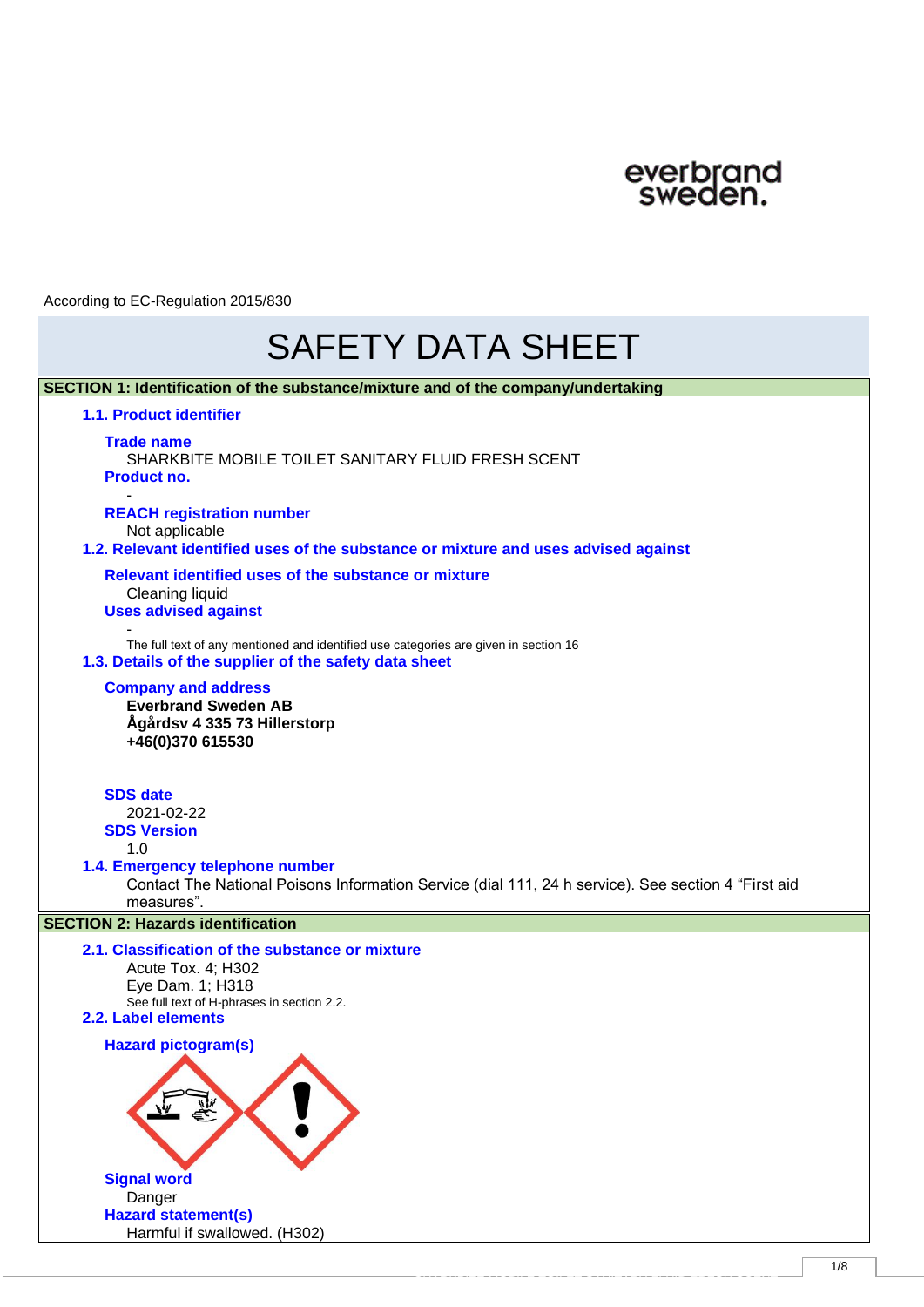

|                                                                                                             | Causes serious eye damage. (H318)                                                                                           |  |  |
|-------------------------------------------------------------------------------------------------------------|-----------------------------------------------------------------------------------------------------------------------------|--|--|
| <b>Precautionary statements</b>                                                                             |                                                                                                                             |  |  |
| <b>General</b>                                                                                              | If medical advice is needed, have product container or label at hand. (P101).                                               |  |  |
|                                                                                                             | Keep out of reach of children. (P102).                                                                                      |  |  |
| <b>Prevention</b>                                                                                           | Wash hands/exposed skin thoroughly after handling. (P264).                                                                  |  |  |
|                                                                                                             | Wear eye protection. (P280).<br>IF IN EYES: Rinse cautiously with water for several minutes. Remove contact                 |  |  |
| <b>Response</b>                                                                                             | lenses, if present and easy to do. Continue rinsing. (P305+P351+P338).                                                      |  |  |
| <b>Storage</b>                                                                                              |                                                                                                                             |  |  |
| <b>Disposal</b>                                                                                             | Dispose of contents/container to an approved waste disposal plant. (P501).                                                  |  |  |
|                                                                                                             | Identity of the substances primarily responsible for the major health hazards                                               |  |  |
| calcium nitrate                                                                                             |                                                                                                                             |  |  |
| <b>Additional labelling</b>                                                                                 |                                                                                                                             |  |  |
| Not applicable                                                                                              |                                                                                                                             |  |  |
| <b>Unique formula identifier (UFI)</b>                                                                      |                                                                                                                             |  |  |
| K749-FF26-Y10M-5E8F                                                                                         |                                                                                                                             |  |  |
| 2.3. Other hazards                                                                                          |                                                                                                                             |  |  |
| Not applicable                                                                                              |                                                                                                                             |  |  |
| <b>Additional warnings</b>                                                                                  |                                                                                                                             |  |  |
| Tactile warning.                                                                                            |                                                                                                                             |  |  |
| Not applicable                                                                                              | <b>VOC (volatile organic compound)</b>                                                                                      |  |  |
|                                                                                                             |                                                                                                                             |  |  |
|                                                                                                             | <b>SECTION 3: Composition/information on ingredients</b>                                                                    |  |  |
| 3.1/3.2. Substances/Mixtures                                                                                |                                                                                                                             |  |  |
| NAME:                                                                                                       | calcium nitrate                                                                                                             |  |  |
| <b>IDENTIFICATION NOS.:</b>                                                                                 | CAS-no: 10124-37-5 EC-no: 233-332-1 REACH-no: 01-2119495093-35                                                              |  |  |
| CONTENT:<br><b>CLP CLASSIFICATION:</b>                                                                      | 40-60%<br>Ox. X 2/3, Acute Tox. 4, Eye Dam. 1                                                                               |  |  |
|                                                                                                             | H272, H302, H318                                                                                                            |  |  |
|                                                                                                             | (*) See full text of H-phrases in section 16. Occupational exposure limits are listed in section 8, if these are available. |  |  |
| <b>Other information</b>                                                                                    |                                                                                                                             |  |  |
|                                                                                                             |                                                                                                                             |  |  |
| $ATEmix(oral) = 898.32 - 1347.48$                                                                           | Eye Cat. 1 Sum = Sum(Ci/S(G)CLi) = 11.8688 - 17.8032                                                                        |  |  |
|                                                                                                             |                                                                                                                             |  |  |
| Detergent:                                                                                                  |                                                                                                                             |  |  |
| < 5%: PERFUMES                                                                                              |                                                                                                                             |  |  |
| <b>SECTION 4: First aid measures</b>                                                                        |                                                                                                                             |  |  |
| 4.1. Description of first aid measures                                                                      |                                                                                                                             |  |  |
| <b>General information</b>                                                                                  |                                                                                                                             |  |  |
|                                                                                                             | In the case of accident: Contact a doctor or casualty department – take the label or this safety data sheet.                |  |  |
|                                                                                                             | The doctor can contact The National Poisons Information Service: Dial 0344 892 0111 (24 h service).                         |  |  |
| Contact a doctor if in doubt about the injured person's condition or if the symptoms persist. Never give an |                                                                                                                             |  |  |
|                                                                                                             | unconscious person water or other drink.                                                                                    |  |  |
| <b>Inhalation</b>                                                                                           |                                                                                                                             |  |  |
|                                                                                                             | Bring the person into fresh air and stay with him/her.                                                                      |  |  |
| <b>Skin contact</b>                                                                                         |                                                                                                                             |  |  |
|                                                                                                             | Remove contaminated clothing and shoes immediately. Ensure to wash exposed skin thoroughly with soap                        |  |  |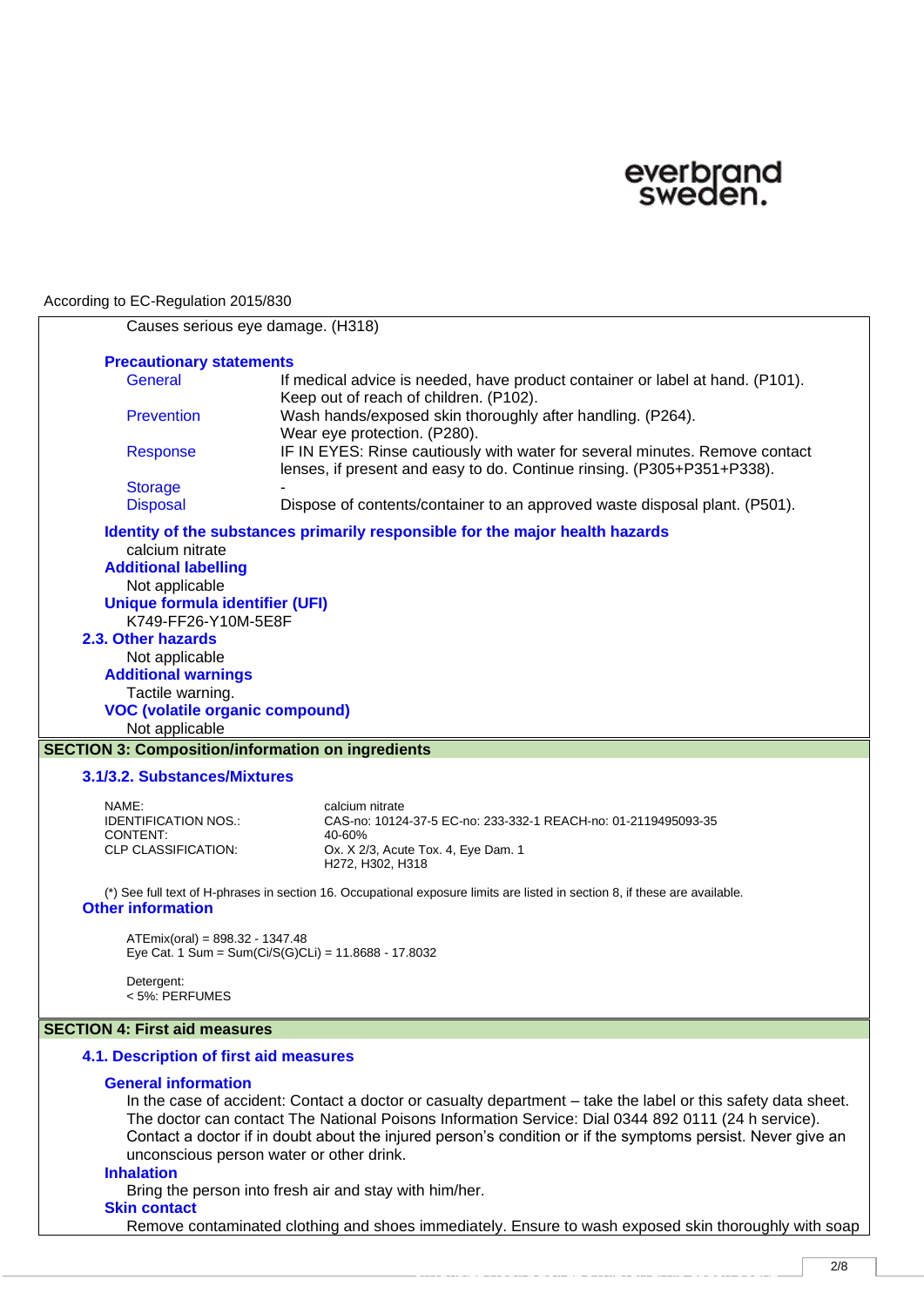

#### and water. **Eye contact**

Remove contact lenses. Flush eyes with plenty of water or salt water (20-30°C) for at least 15 minutes and continue until irritation stops. Make sure you flush under the upper and lower eyelids. Seek medical assistance immediately and continue flushing.

#### **Ingestion**

In the case of ingestion, contact a doctor immediately and bring the safety data sheet or label. If the person is conscious, give them water. DO NOT try to induce vomiting, unless this is recommended by a doctor. Hold head facing down to prevent vomit returning to the mouth and throat. Prevent shock by keeping the injured person warm and calm. Initiate immediate resuscitation if breathing stops. If unconscious, roll the injured person into recovery position. Call an ambulance.

## **Burns**

Not applicable

# **4.2. Most important symptoms and effects, both acute and delayed**

This product contains substances, which may cause irritation upon exposure to skin, eyes or lungs. Exposure may result in an increased absorption potential of other hazardous substances at the area of exposure.

# **4.3. Indication of any immediate medical attention and special treatment needed**

IF exposed or concerned: Get immediate medical advice/attention.

# **Information to medics**

Bring this safety data sheet.

# **SECTION 5: Firefighting measures**

#### **5.1. Extinguishing media**

Recommended: alcohol-resistant foam, carbonic acid, powder, water mist.

**5.2. Special hazards arising from the substance or mixture**

If the product is exposed to high temperatures, e.g. in the event of fire, dangerous catabolic substances are produced. These are: Nitrogen oxides. Carbon oxides. Some metal oxides. Fire will result in dense black smoke. Exposure to combustion products may harm your health. Fire fighters should wear appropriate protection equipment. Closed containers, which are exposed to fire, should be cooled with water. Do not allow fire-extinguishing water to enter the sewage system and nearby surface waters.

## **5.3. Advice for firefighters**

Wear self-contained breathing apparatus and protective clothing to prevent contact. Upon direct exposure contact The National Poisons Information Service (dial 111, 24 h service) in order to obtain further advice.

### **SECTION 6: Accidental release measures**

- **6.1. Personal precautions, protective equipment and emergency procedures** Avoid direct contact with spilled substances.
- **6.2. Environmental precautions** No specific requirements.

#### **6.3. Methods and material for containment and cleaning up**

Use sand, sawdust, earth, vermiculite, diatomaceous earth to contain and collect non-combustible absorbent materials and place in container for disposal, according to local regulations.

# **6.4. Reference to other sections**

See section on "Disposal considerations" in regard of handling of waste. See section on 'Exposure controls/personal protection' for protective measures.

# **SECTION 7: Handling and storage**

#### **7.1. Precautions for safe handling**

Smoking, storage of tobacco, consumption and storage of food or liquids are not allowed in the workrooms. See section on 'Exposure controls/personal protection' for information on personal protection. Avoid direct contact with the product.

SHARKBITE MOBILET SANITARY FLUID FLUID FLUID FLUID FLUID FLUID FLUID FLUID FLUID FLUID FLUID FLUID FLUID FLUID<br>Secolul II

**7.2. Conditions for safe storage, including any incompatibilities**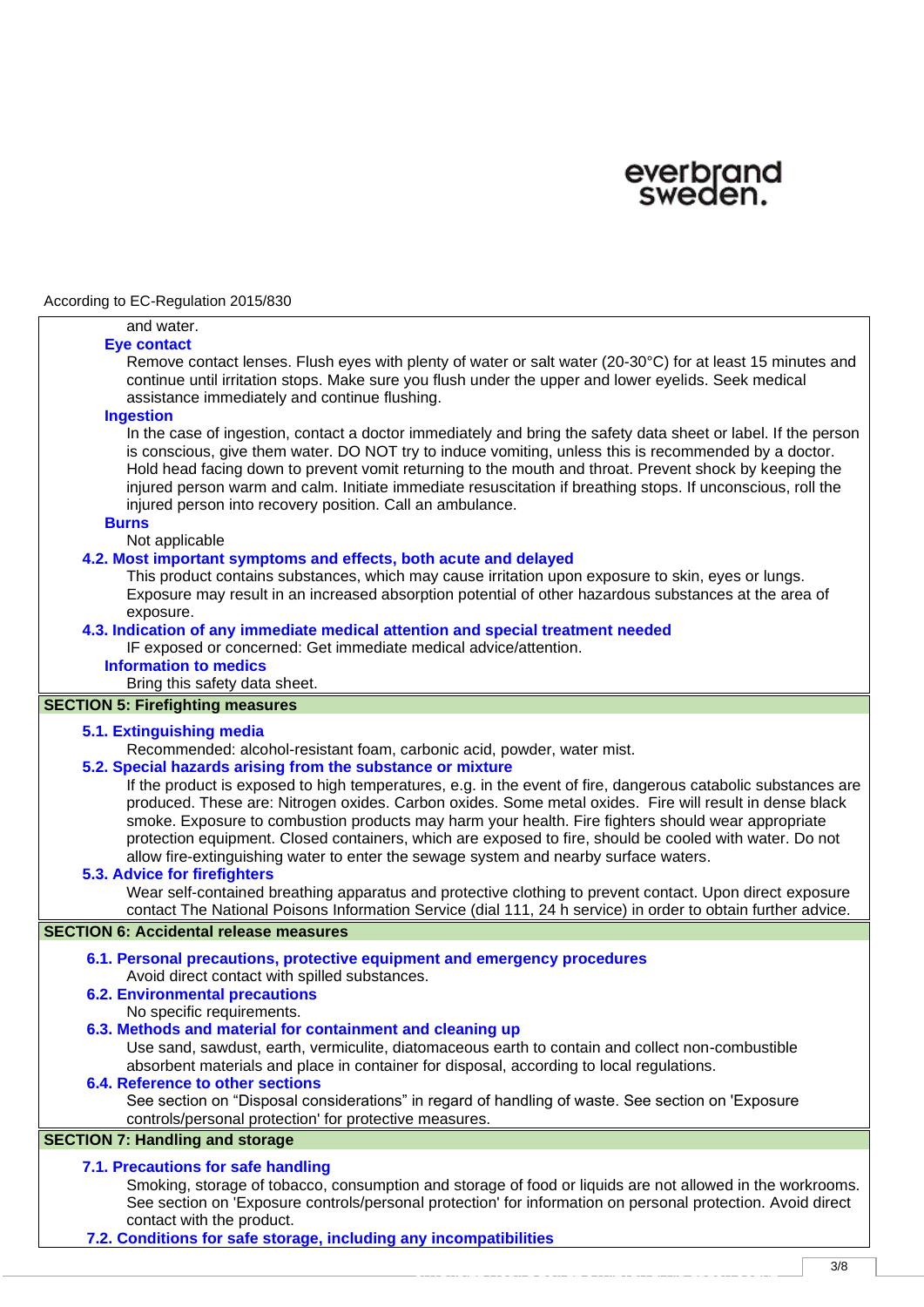

| Nooon airig to Leo Trogalation Lo To/ooo                                                                                                                                       |
|--------------------------------------------------------------------------------------------------------------------------------------------------------------------------------|
| Always store in containers of the same material as the original container. Containers that have been<br>opened must be carefully resealed and kept upright to prevent leakage. |
| <b>Storage temperature</b>                                                                                                                                                     |
| Room temperature 18 to 23°C                                                                                                                                                    |
| 7.3. Specific end use(s)<br>This product should only be used for applications quoted in section 1.2                                                                            |
| <b>SECTION 8: Exposure controls/personal protection</b>                                                                                                                        |
|                                                                                                                                                                                |
| <b>8.1. Control parameters</b>                                                                                                                                                 |
| <b>OEL</b>                                                                                                                                                                     |
| No substances are listed in The Control of Substances Hazardous to Health Regulations with an occupational exposure limit.<br><b>DNEL / PNEC</b>                               |
| DNEL (calcium nitrate): 13.9 mg/kg bw/d                                                                                                                                        |
| Exposure: Dermal                                                                                                                                                               |
| Duration of Exposure: Long term - Systemic effects - Workers                                                                                                                   |
| DNEL (calcium nitrate): 24.5 mg/m3                                                                                                                                             |
| Exposure: Inhalation                                                                                                                                                           |
| Duration of Exposure: Long term - Systemic effects - Workers                                                                                                                   |
| DNEL (calcium nitrate): 8.33 mg/kg bw/d                                                                                                                                        |
| Exposure: Oral                                                                                                                                                                 |
| Duration of Exposure: Long term - Systemic effects - General population                                                                                                        |
| DNEL (calcium nitrate): 8.33 mg/kg bw/d                                                                                                                                        |
| Exposure: Dermal                                                                                                                                                               |
| Duration of Exposure: Long term - Systemic effects - General population                                                                                                        |
| DNEL (calcium nitrate): 6.3 mg/m3                                                                                                                                              |
| Exposure: Inhalation<br>Duration of Exposure: Long term - Systemic effects - General population                                                                                |
|                                                                                                                                                                                |
| PNEC (calcium nitrate): 0.45 mg/l                                                                                                                                              |
| Exposure: Freshwater                                                                                                                                                           |
| PNEC (calcium nitrate): 0.045 mg/l                                                                                                                                             |
| Exposure: Marine water                                                                                                                                                         |
| PNEC (calcium nitrate): 4.5 mg/l                                                                                                                                               |
| Exposure: Intermittent release                                                                                                                                                 |
| PNEC (calcium nitrate): 18 mg/l                                                                                                                                                |
| Exposure: Sewage Treatment Plant                                                                                                                                               |
| <b>8.2. Exposure controls</b>                                                                                                                                                  |
| Control is unnecessary if the product is used as intended.                                                                                                                     |
| <b>General recommendations</b>                                                                                                                                                 |
| Observe general occupational hygiene standards.                                                                                                                                |
| <b>Exposure scenarios</b>                                                                                                                                                      |
| There is no appendix to this safety data sheet.                                                                                                                                |
| <b>Exposure limits</b>                                                                                                                                                         |
| Occupational exposure limits have not been defined for the substances in this product.                                                                                         |
| <b>Appropriate technical measures</b><br>Apply standard precautions during use of the product. Avoid inhalation of gas or dust.                                                |
| <b>Hygiene measures</b>                                                                                                                                                        |
| In between use of the product and at the end of the working day all exposed areas of the body must be                                                                          |
| washed thoroughly. Always wash hands, forearms and face.                                                                                                                       |
| <b>Measures to avoid environmental exposure</b>                                                                                                                                |
| Keep containment materials near the workplace. If possible, collect spillage during work.                                                                                      |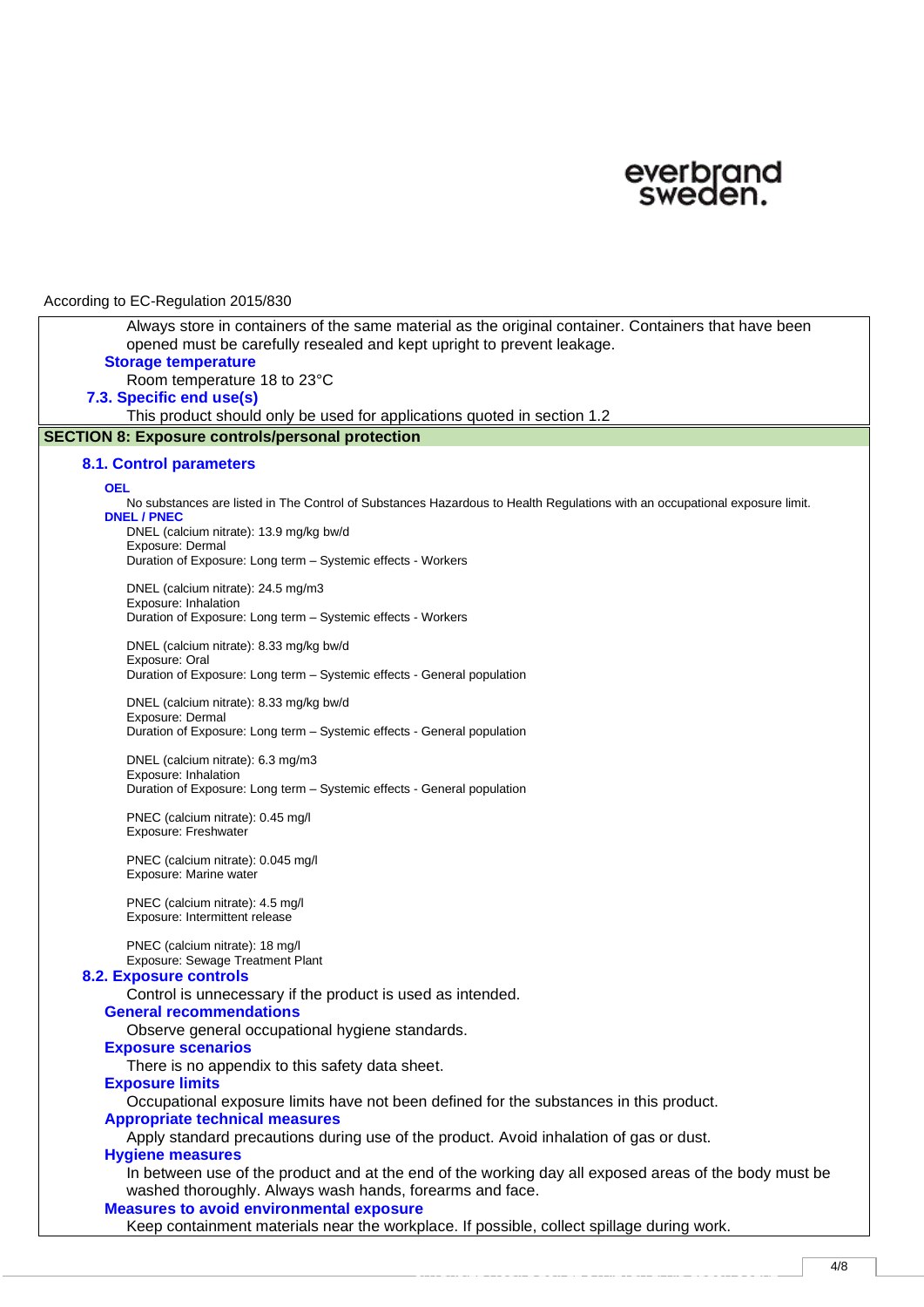

| Individual protection measures, such as personal protective equipment |                                          |
|-----------------------------------------------------------------------|------------------------------------------|
|                                                                       |                                          |
| <b>Generally</b>                                                      |                                          |
| Use only CE marked protective equipment.                              |                                          |
| <b>Respiratory Equipment</b><br><b>NA</b>                             |                                          |
| <b>Skin protection</b>                                                |                                          |
| Dedicated work clothing should be worn.                               |                                          |
| <b>Hand protection</b>                                                |                                          |
| Nitrile rubber                                                        |                                          |
| Breakthrough time: > 480 minutes (Class 6)                            |                                          |
| <b>Eye protection</b>                                                 |                                          |
| Wear safety glasses with side shields.                                |                                          |
| <b>SECTION 9: Physical and chemical properties</b>                    |                                          |
| 9.1. Information on basic physical and chemical properties            |                                          |
| <b>Form</b>                                                           | Liquid                                   |
| Colour                                                                | Green                                    |
| Odour                                                                 | Lemon like                               |
| Odour threshold (ppm)                                                 | No data available.                       |
| pH                                                                    | 6.5                                      |
| Viscosity (40°C)                                                      | No data available.                       |
| Density (g/cm <sup>3</sup> )                                          | 1.4                                      |
| <b>Phase changes</b>                                                  |                                          |
| Melting point (°C)                                                    | No data available.                       |
| Boiling point (°C)                                                    | No data available.                       |
| Vapour pressure                                                       | No data available.                       |
| Decomposition temperature (°C)                                        | No data available.                       |
| Evaporation rate (n-butylacetate $= 100$ )                            | No data available.                       |
| Data on fire and explosion hazards                                    |                                          |
| Flash point (°C)                                                      | No data available.                       |
| Ignition (°C)                                                         | No data available.                       |
| Auto flammability (°C)                                                | No data available.                       |
| Explosion limits (% v/v)<br><b>Explosive properties</b>               | No data available.<br>No data available. |
| <b>Solubility</b>                                                     |                                          |
| Solubility in water                                                   | Soluble                                  |
| n-octanol/water coefficient                                           | No data available.                       |
| 9.2. Other information                                                |                                          |
| Solubility in fat (g/L)                                               | No data available.                       |
|                                                                       |                                          |
| <b>SECTION 10: Stability and reactivity</b>                           |                                          |
|                                                                       |                                          |

**10.1. Reactivity**

No data available **10.2. Chemical stability** The product is stable under the conditions, noted in the section "Handling and storage".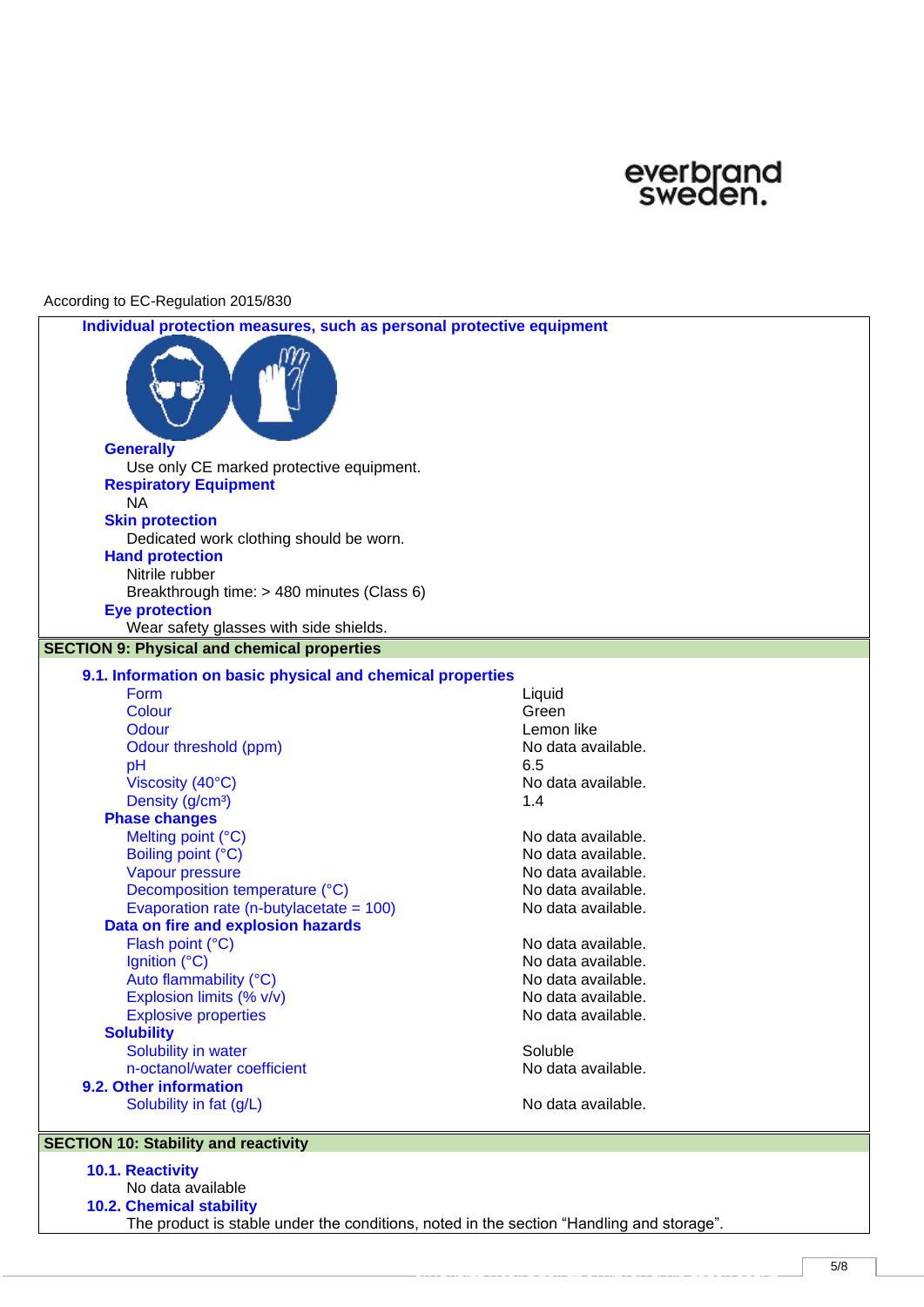

| 10.3. Possibility of hazardous reactions<br>Nothing special                                                                  |  |  |  |  |
|------------------------------------------------------------------------------------------------------------------------------|--|--|--|--|
|                                                                                                                              |  |  |  |  |
|                                                                                                                              |  |  |  |  |
| <b>10.4. Conditions to avoid</b>                                                                                             |  |  |  |  |
| Nothing special                                                                                                              |  |  |  |  |
|                                                                                                                              |  |  |  |  |
| 10.5. Incompatible materials                                                                                                 |  |  |  |  |
| Strong acids, strong bases, strong oxidizing agents, and strong reducing agents.                                             |  |  |  |  |
| 10.6. Hazardous decomposition products                                                                                       |  |  |  |  |
| The product is not degraded when used as specified in section 1.                                                             |  |  |  |  |
| <b>SECTION 11: Toxicological information</b>                                                                                 |  |  |  |  |
| 11.1. Information on toxicological effects                                                                                   |  |  |  |  |
| <b>Acute toxicity</b>                                                                                                        |  |  |  |  |
| No data available.                                                                                                           |  |  |  |  |
| <b>Skin corrosion/irritation</b>                                                                                             |  |  |  |  |
| No data available.                                                                                                           |  |  |  |  |
| <b>Serious eye damage/irritation</b><br>Causes serious eye damage.                                                           |  |  |  |  |
| <b>Respiratory or skin sensitisation</b>                                                                                     |  |  |  |  |
| No data available.                                                                                                           |  |  |  |  |
| <b>Germ cell mutagenicity</b>                                                                                                |  |  |  |  |
| No data available.                                                                                                           |  |  |  |  |
| <b>Carcinogenicity</b>                                                                                                       |  |  |  |  |
| No data available.                                                                                                           |  |  |  |  |
| <b>Reproductive toxicity</b>                                                                                                 |  |  |  |  |
| No data available.                                                                                                           |  |  |  |  |
| <b>STOT-single exposure</b><br>No data available.                                                                            |  |  |  |  |
| <b>STOT-repeated exposure</b>                                                                                                |  |  |  |  |
| No data available.                                                                                                           |  |  |  |  |
| <b>Aspiration hazard</b>                                                                                                     |  |  |  |  |
| No data available.                                                                                                           |  |  |  |  |
| Long term effects                                                                                                            |  |  |  |  |
| This product contains substances, which may cause irritation upon exposure to skin, eyes or lungs. Exposure may result in an |  |  |  |  |
| increased absorption potential of other hazardous substances at the area of exposure.                                        |  |  |  |  |
| <b>SECTION 12: Ecological information</b>                                                                                    |  |  |  |  |
| 12.1. Toxicity                                                                                                               |  |  |  |  |
| Substance: calcium nitrate                                                                                                   |  |  |  |  |
| Species: Daphnia                                                                                                             |  |  |  |  |
| Test: EC50                                                                                                                   |  |  |  |  |
| Duration: 48h                                                                                                                |  |  |  |  |
| Result: 490 mg/l                                                                                                             |  |  |  |  |
|                                                                                                                              |  |  |  |  |
| Substance: calcium nitrate<br>Species: Fish                                                                                  |  |  |  |  |
| Test: LC50                                                                                                                   |  |  |  |  |
| Duration: 96h                                                                                                                |  |  |  |  |
| Result: 1378 mg/l                                                                                                            |  |  |  |  |
|                                                                                                                              |  |  |  |  |
| Substance: calcium nitrate                                                                                                   |  |  |  |  |
| Species: Algae                                                                                                               |  |  |  |  |
| Test: EC50                                                                                                                   |  |  |  |  |
| Duration: 10d                                                                                                                |  |  |  |  |
| Result: >1700 mg/l                                                                                                           |  |  |  |  |
| 12.2. Persistence and degradability                                                                                          |  |  |  |  |
| <b>Substance</b><br><b>Biodegradability</b><br><b>Test</b><br><b>Result</b>                                                  |  |  |  |  |
| No data available.                                                                                                           |  |  |  |  |
| 12.3. Bioaccumulative potential                                                                                              |  |  |  |  |
| <b>Substance</b><br><b>Potential bioaccumulation</b><br>LogPow<br><b>BCF</b>                                                 |  |  |  |  |
| No data available<br>calcium nitrate<br>No data available<br>No                                                              |  |  |  |  |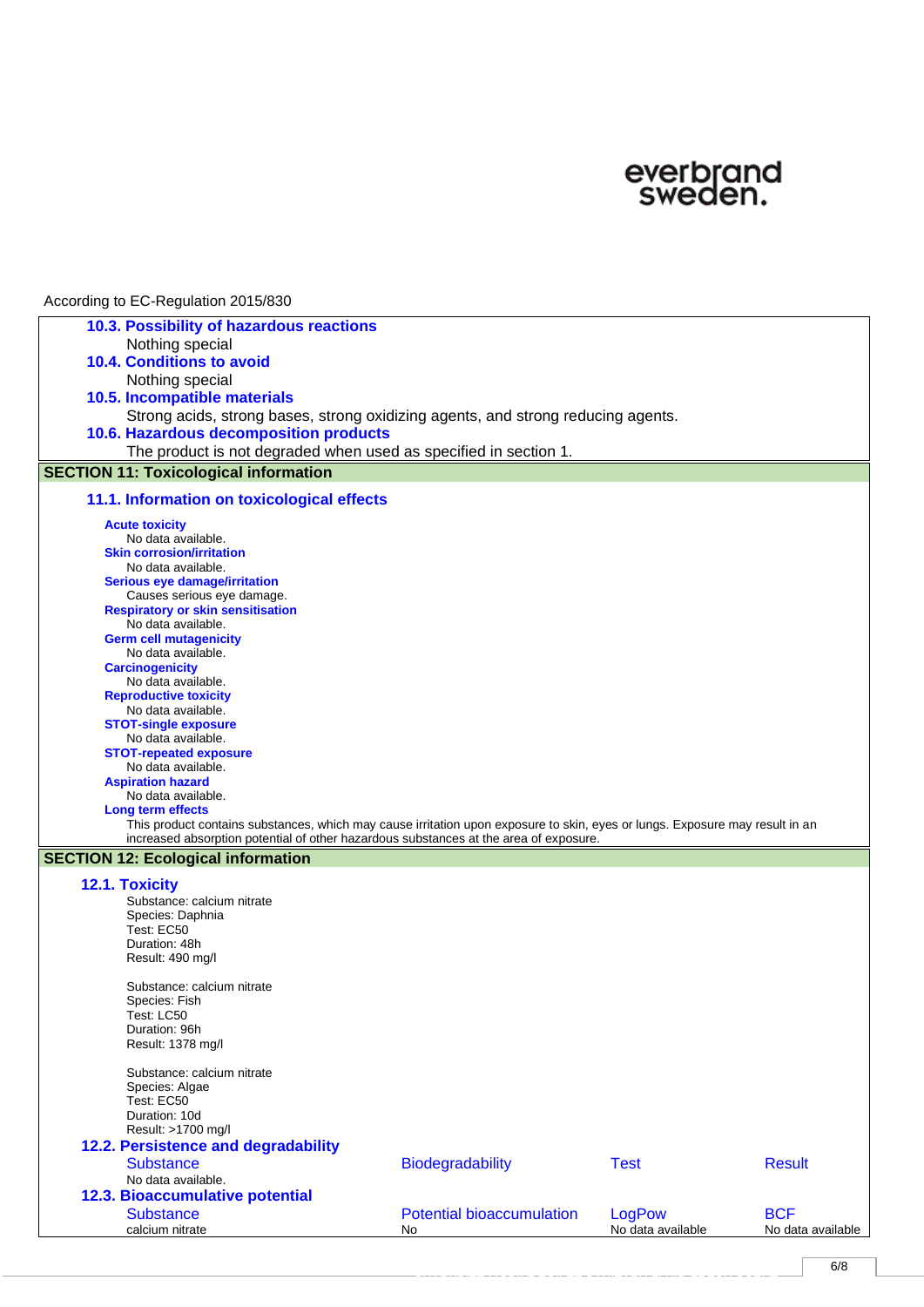

| 12.4. Mobility in soil                                                                                    |                                                                                                                           |  |  |
|-----------------------------------------------------------------------------------------------------------|---------------------------------------------------------------------------------------------------------------------------|--|--|
| No data available                                                                                         |                                                                                                                           |  |  |
| 12.5. Results of PBT and vPvB assessment                                                                  |                                                                                                                           |  |  |
|                                                                                                           | This mixture/product does not contain any substances considered to meet the criteria classifying them as PBT and/or vPvB. |  |  |
| 12.6. Other adverse effects                                                                               |                                                                                                                           |  |  |
| Nothing special                                                                                           |                                                                                                                           |  |  |
|                                                                                                           |                                                                                                                           |  |  |
| <b>SECTION 13: Disposal considerations</b>                                                                |                                                                                                                           |  |  |
| 13.1. Waste treatment methods                                                                             |                                                                                                                           |  |  |
|                                                                                                           | Product is covered by the regulations on hazardous waste.                                                                 |  |  |
| <b>Waste</b>                                                                                              |                                                                                                                           |  |  |
| <b>EWC</b> code                                                                                           |                                                                                                                           |  |  |
|                                                                                                           |                                                                                                                           |  |  |
|                                                                                                           |                                                                                                                           |  |  |
| <b>Specific labelling</b>                                                                                 |                                                                                                                           |  |  |
| Not applicable                                                                                            |                                                                                                                           |  |  |
| <b>Contaminated packing</b>                                                                               |                                                                                                                           |  |  |
|                                                                                                           | Contaminated packaging must be disposed of similarly to the product.                                                      |  |  |
| <b>SECTION 14: Transport information</b>                                                                  |                                                                                                                           |  |  |
|                                                                                                           |                                                                                                                           |  |  |
| $14.1 - 14.4$                                                                                             |                                                                                                                           |  |  |
|                                                                                                           | Not dangerous goods according to ADR, IATA and IMDG.                                                                      |  |  |
| <b>ADR/RID</b>                                                                                            |                                                                                                                           |  |  |
| 14.1. UN number                                                                                           |                                                                                                                           |  |  |
| 14.2. UN proper shipping name<br>14.3. Transport hazard                                                   |                                                                                                                           |  |  |
| class(es)                                                                                                 |                                                                                                                           |  |  |
| 14.4. Packing group                                                                                       |                                                                                                                           |  |  |
| <b>Notes</b>                                                                                              |                                                                                                                           |  |  |
| <b>Tunnel restriction code</b>                                                                            |                                                                                                                           |  |  |
| <b>IMDG</b>                                                                                               |                                                                                                                           |  |  |
| UN-no.                                                                                                    |                                                                                                                           |  |  |
| <b>Proper Shipping Name</b>                                                                               |                                                                                                                           |  |  |
| <b>Class</b>                                                                                              |                                                                                                                           |  |  |
| PG*                                                                                                       |                                                                                                                           |  |  |
| EmS                                                                                                       |                                                                                                                           |  |  |
| $MP**$<br><b>Hazardous constituent</b>                                                                    |                                                                                                                           |  |  |
|                                                                                                           |                                                                                                                           |  |  |
| <b>IATA/ICAO</b>                                                                                          |                                                                                                                           |  |  |
| UN-no.                                                                                                    |                                                                                                                           |  |  |
| <b>Proper Shipping Name</b>                                                                               |                                                                                                                           |  |  |
| <b>Class</b><br>PG*                                                                                       |                                                                                                                           |  |  |
|                                                                                                           |                                                                                                                           |  |  |
|                                                                                                           |                                                                                                                           |  |  |
| <b>14.5. Environmental hazards</b>                                                                        |                                                                                                                           |  |  |
|                                                                                                           |                                                                                                                           |  |  |
| 14.6. Special precautions for user                                                                        |                                                                                                                           |  |  |
|                                                                                                           |                                                                                                                           |  |  |
|                                                                                                           | 14.7. Transport in bulk according to Annex II of Marpol and the IBC Code                                                  |  |  |
| No data available<br>(*) Packing group                                                                    |                                                                                                                           |  |  |
| (**) Marine pollutant                                                                                     |                                                                                                                           |  |  |
| <b>SECTION 15: Regulatory information</b>                                                                 |                                                                                                                           |  |  |
|                                                                                                           |                                                                                                                           |  |  |
|                                                                                                           | 15.1. Safety, health and environmental regulations/legislation specific for the substance or mixture                      |  |  |
|                                                                                                           |                                                                                                                           |  |  |
| <b>Restrictions for application</b>                                                                       |                                                                                                                           |  |  |
| People under the age of 18 shall not be exposed to this product cf. Council Directive 94/33/EC of 22 June |                                                                                                                           |  |  |